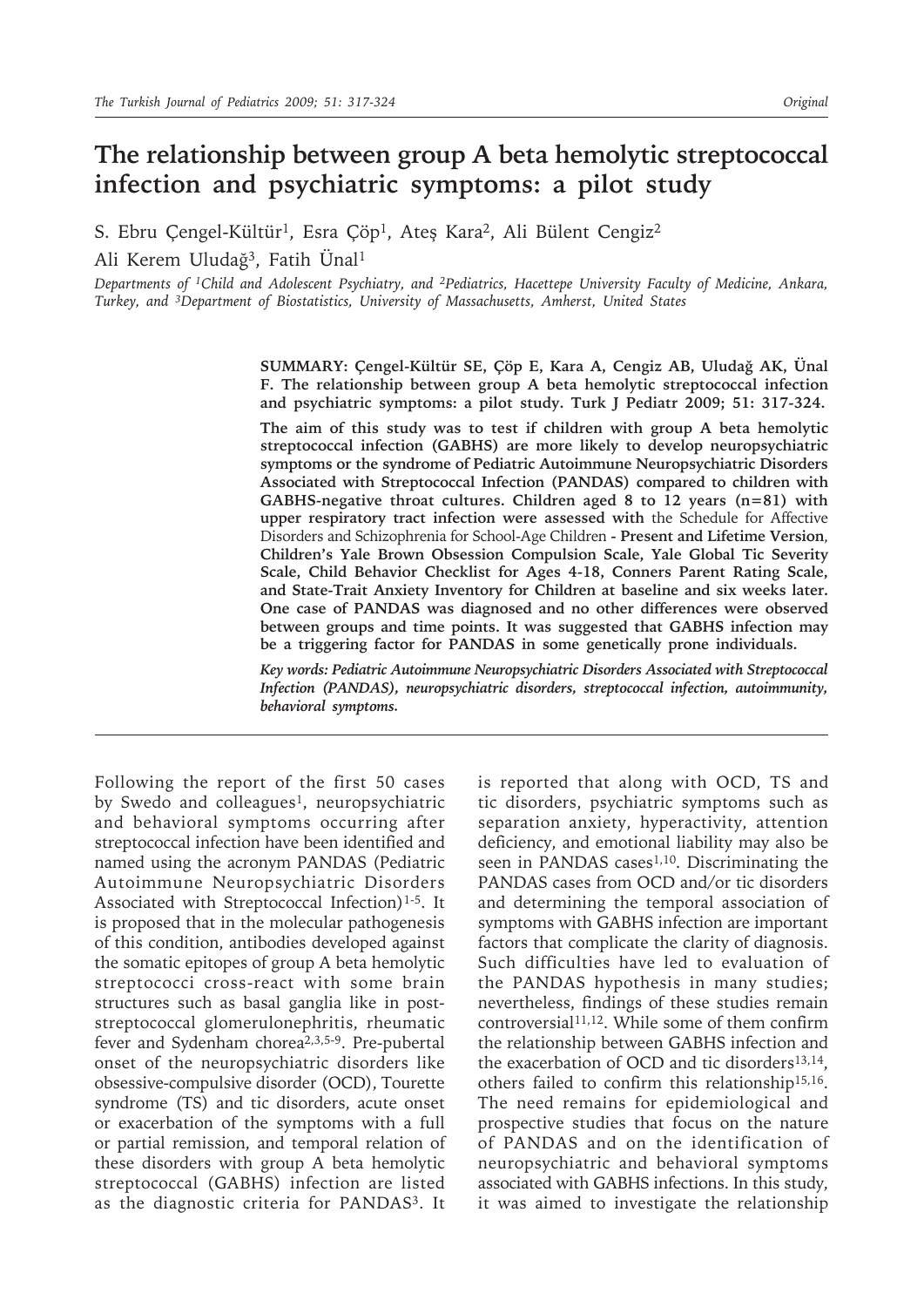between GABHS infection and psychiatric diagnoses, attention deficiency-hyperactivity symptoms, behavioral symptoms, anxiety levels, and neuropsychiatric symptom severity, with a prospective cohort study design. To that end, children with GABHS infection were compared to children with GABHS-negative throat culture to evaluate whether the research group was diagnosed more frequently with attention deficiency and hyperactivity disorder (ADHD), OCD, and tic disorder and whether or not they developed higher levels of neuropsychiatric and behavioral symptoms.

## **Material and Methods**

Children aged 8-12 years who admitted to the Pediatric Infectious Disease Outpatients Clinic of Hacettepe University İhsan Doğramacı Children's Hospital with tonsillopharyngitis between December 2003 and December 2004 participated in this study. Based on the throat culture results, those who were GABHSpositive were grouped as the research group (n: 41) and those who were GABHS-negative were grouped as the control group (n: 40). The control group included those who immediately applied after the GABHS-positive child and were matched in terms of age and sex. Children who had cardiac problems compatible with rheumatic fever, severe mental retardation or a major neurological disorder that could interfere with their participation in the study as well as those who had a history of Sydenham chorea, rheumatic fever or any other autoimmune disorders were excluded from the study. All children in the study and their parents provided informed consent.

Following the assessments in the infectious diseases clinic and laboratory tests for GABHS, the patients were referred to the child and adolescent psychiatry clinic, were interviewed using the Schedule for Affective Disorders and Schizophrenia for School-Age Children - Present and Lifetime Version (K-SADS-PL)<sup>17,18</sup>. To evaluate the neuropsychiatric and behavioral symptoms, Children's Yale Brown Obsession Compulsion Scale (CY-BOCS)19,20, Yale Global Tic Severity Scale (YGTSS)21,22, Child Behavior Checklist for Ages  $4-18$  (CBCL/4-18)<sup>23,24</sup>, Conners Parent Rating Scale (CPRS)<sup>25,26</sup> and State-Trait Anxiety Inventory for Children  $(STAIC)^{27,28}$  were used. The researchers who made the psychiatric assessments (EÇK, FÜ) were blinded to the throat culture results and the file records during the evaluations. Similarly, those who conducted the laboratory tests and those in the pediatrics department were also unaware of the psychiatric assessments. Only one of the researchers (EÇ) was aware of the throat culture results due to her role during the composition of the control group. When there were more than two missing or invalidly marked items (missing values or multiple markings or scratching), the scale was accepted as invalid. All patients were given appropriate treatments according to the protocols of the infectious diseases clinic for their upper respiratory tract infection (URTI).

In total, 81 children (28 girls, 53 boys) were included in the study. Patients were evaluated at two time points: initial interview and six months later using the same psychiatric tools. Seventy-five (92.6%) of the initial sample could be interviewed at the second time point.

#### *Measures*

Schedule for Affective Disorders and Schizophrenia for School-Age Children - Present and Lifetime Version (K-SADS-PL) is a Diagnostic and Statistical Manual of Mental Disorders (4th ed) (DSM-IV)-compatible, semi-structured diagnostic interview designed to assess past and current episodes of Axis I disorders in children aged 6-17 years<sup>17</sup>. Parents are interviewed regarding their children and children are interviewed directly. Diagnosis is based on summary ratings according to information from both informants. The validity and reliability study of the Turkish version of this interview has been conducted by Gökler et al.18.

*Children's Yale Brown Obsession Compulsion Scale (CY-BOC)* is a semi-structured tool to measure the severity of OCD signs within the past week $19$ . There are five major sections: (1) instructions, (2) obsession screening list, (3) items to determine the severity of obsessions, (4) compulsion screening list, and (5) items to determine the severity of compulsions. Information is gathered from the child and his/her parents. The obsession and compulsion subtotal scores are the sums of items 1-5 and 6-10, respectively. The validity and reliability study of the *Turkish* version of this scale was carried out by Erkal et al.<sup>20</sup>.

*Yale Global Tic Severity Scale (YGTSS)* provides an evaluation of the number, frequency, intensity, complexity, and interference of motor and vocal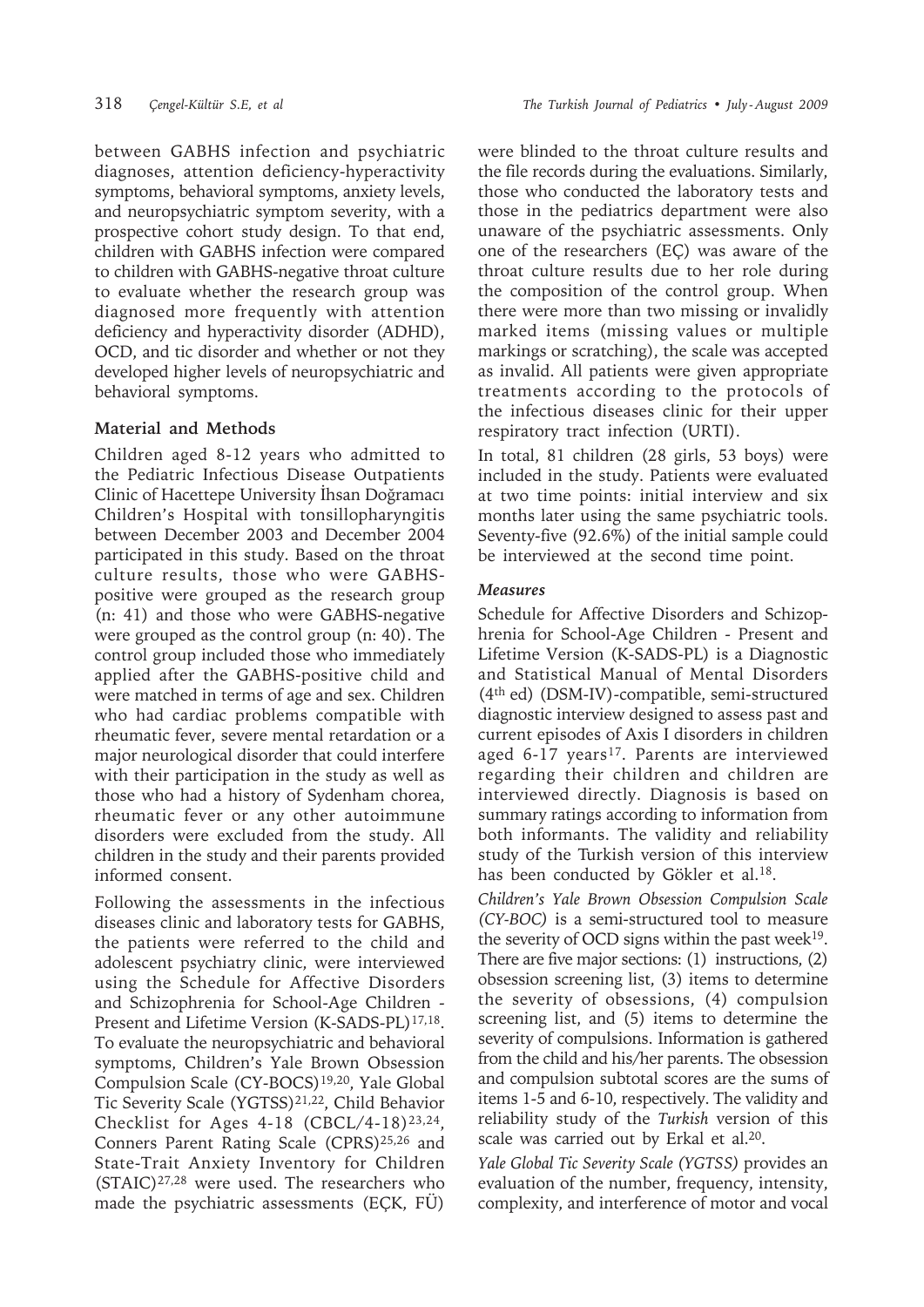symptoms with a semi-structured interview<sup>21</sup>. The reliability study of the *Turkish* version of this scale was made by Zaimoğlu et al.<sup>22</sup>.

*Child Behavior Checklist for Ages 4-18 (CBCL/4-18)* is a parent report scale used to evaluate maladaptive behavioral and emotional problems<sup>23</sup>. With this scale, behaviors were scored in two dimensions as internalizing (i.e., anxious, depressive, and overcontrolled) and externalizing (i.e., aggressive, hyperactive, noncompliant, and undercontrolled) behaviors. The sum of these subscales forms the Total Problem score. Test-retest reliability of the *Turkish* version of this scale was found as.70 and.84 and internal consistency was found as.39 and.86<sup>24</sup>.

*Conners Parent Rating Scale (CPRS)* is a 48-item scale that includes hyperactivity, behavior disorder, attention deficiency, and oppositional defiant disorder subscales self-rated by parents<sup>25</sup>. It is evaluated with a 4-point Likert-type scale. Higher scores from the scale indicate the level of symptoms specific to disruptive behavior disorders. The *Turkish* adaptation study of this scale was made by *Dereboy et al.*<sup>26</sup>.

*State-Trait Anxiety Inventory for Children (STAIC)* was used to determine the subjective anxiety levels and consists of two separate, selfreport scales containing 20 items each<sup>27</sup>. One of the sections of this scale, state anxiety inventory (SAI), is used to measure temporary anxiety states. The second section, trait anxiety inventory (TAI), aims to measure the individual differences in anxiety tendency. The *validity* and *reliability study* of the *Turkish* version of this scale was conducted by Ö*zusta*<sup>28</sup>.

## *Statistical Methods*

Statistical analyses were conducted using SPSS 10.0, 1999 package program. While McNemar test was used for qualitative data, depending on their compliance with the quantitative data, t-test (Student's or paired) and Mann-Whitney or Wilcoxon tests were used. For the variables that complied with the assumptions, two-way ANOVA was also used; therefore, it was determined sufficient to give only the related p values.

## **Results**

Eighty-one children (28 girls, 53 boys [age: 8.97 $\pm$ 1.76 years]) were included in the study. However, only 75 (92.6%) of the initial cases could be interviewed at the second time point. When the related parameters were assessed according to the throat culture results (positive-negative), CPRS attention deficiency score, hyperactivity score, oppositional defiant disorder score and conduct disorder score, CBCL internalizing and total problem scores, SAI score, YGTSS motor tic total score, vocal tic total score, total score and overall impairment score, and CY-BOCS compulsion and obsession scores and total score were not statistically different between the children with positive throat culture and those with negative throat culture (Table I). In addition, the values and percentages of change between the interviews for the children with positive and negative throat culture results were also calculated, and also failed to yield any statistically significant differences (Table I).

On the other hand, when CBCL externalizing score was assessed, a statistically significant increase between the first (time 1) and second (time 2) interviews was seen and this increase was similar for both throat culture diagnoses groups (Table I). TAI score was also assessed in a similar way, but this score did not reveal any significant change across interviews or over time for both throat culture diagnoses groups (Table I). However, for both groups, the decrease in TAI score over time approached statistical significance (Table I).

The analyses were repeated in line with the existence of problem in CPRS sub-tests and no statistically significant difference was found (Table II). In order to evaluate a possible interview-throat culture interaction in the CPRS results, total percentages of change were calculated. The rates of children who changed status between the two interviews were similar in both throat culture groups (Table II).

When DSM-IV diagnoses were evaluated, the negative throat culture group did not significantly differ from the positive throat culture group in terms of receiving a psychiatric diagnosis (Table III). One patient in the negative throat culture group who w as taken to follow-up was initially diagnosed with PANDAS in accordance with an acute emergence of OCD symptoms following a new tonsillopharyngitis (GABHS+) during the followup. This case is presented below:

## **Case Report**

An 8.5-year-old girl who admitted to the emergency room with complaints of sore throat, fever, and swelling on the neck for one week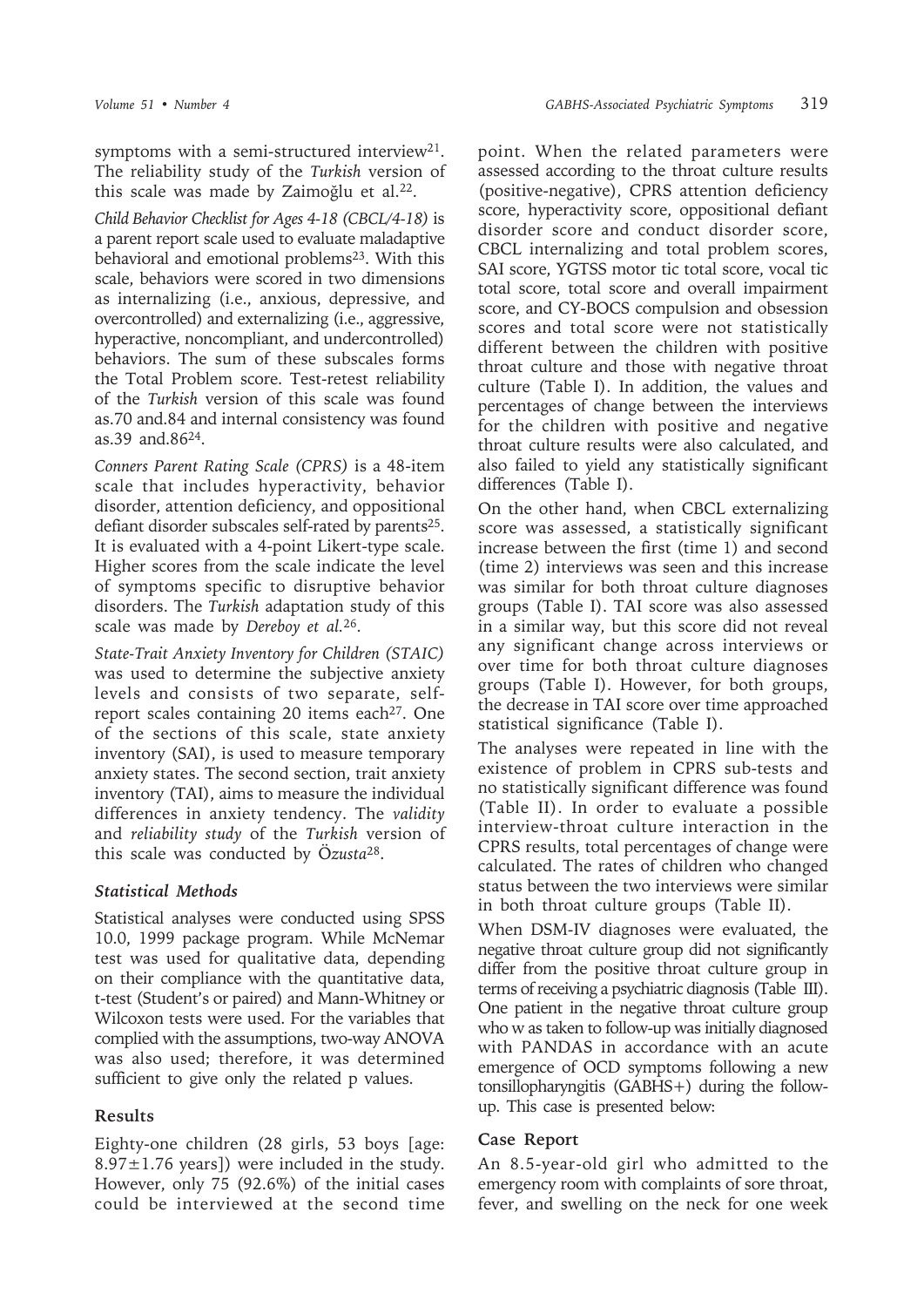|  |  |  |  |  | Table I. Descriptive Statistics (median-IQR) of Continuous Variables and Related Test Results |  |  |  |  |  |  |  |
|--|--|--|--|--|-----------------------------------------------------------------------------------------------|--|--|--|--|--|--|--|
|--|--|--|--|--|-----------------------------------------------------------------------------------------------|--|--|--|--|--|--|--|

|                                    |                      | n       | Time 1                       | Time 2                       | Difference                     | p-value        |
|------------------------------------|----------------------|---------|------------------------------|------------------------------|--------------------------------|----------------|
| CPRS attention deficiency          | Positive             | 28      | 2(3.75)                      | 2(3.00)                      | 0(0.75)                        | 0.586          |
|                                    | Negative             | 34      | 3(4.00)                      | 3(4.00)                      | 0(0.00)                        | 0.523          |
| p-value                            |                      |         | 0.169                        | 0.252                        | 0.649                          |                |
| CPRS hyperactivity                 | Positive             | 28      | 3(4.75)                      | 3(4.00)                      | 0(2.00)                        | 0.059          |
| p-value                            | Negative             | 34      | 5(4.00)<br>0.141             | 4.5(3.25)<br>0.033           | 0(1.25)<br>0.517               | 0.583          |
|                                    | Positive             | 28      | 2(3.25)                      | 2(3.75)                      | 0(0.00)                        | 0.797          |
| CPRS oppositional defiant disorder | Negative             | 34      | 3(3.25)                      | 3(4.5)                       | 0(1.25)                        | 0.848          |
| p-value                            |                      |         | 0.886                        | 0.406                        | 0.913                          |                |
| CPRS conduct disorder              | Positive             | 28      | 3.5(6.75)                    | 3(6.5)                       | 0(1.00)                        | 0.456          |
|                                    | Negative             | 34      | 3(7.25)                      | 3(8.25)                      | 0(0.5)                         | 0.711          |
| p-value                            |                      |         | 0.943                        | 0.904                        | 0.772                          |                |
| CBCL total problem score*          | Positive             | 13      | 60.61 (14.06)                | 62.15 (9.79)                 | $-1.54(7.24)$                  | 0.469          |
| p-value                            | Negative             | 14      | 61.57 (15.27)                | 62.57 (13.16)                | $-1.00$ $(10.30)$<br>0.877     |                |
|                                    | Positive             | 13      | 60.00 (13.52)                | 56.77 (10.22)                | 3.23 (9.96)                    |                |
| CBCL internalizing score           | Negative             | 14      | 59.07 (14.69)                | 56.14 (12.79)                | 2.93 (11.41)                   | 0.149          |
| p-value                            |                      |         |                              |                              | 0.942                          |                |
| CBCL externalizing score           | Positive             | 13      | 57.15 (13.46)                | 59.92 (10.36)                | $-2.77(7.08)$                  | 0.007          |
|                                    | Negative             | 14      | 55.50 (16.07)                | 61.64 (12.29)                | $-6.14(8.63)$                  |                |
| p-value                            |                      |         |                              |                              | 0.280                          |                |
| SAI                                | Positive<br>Negative | 9<br>11 | 28.00 (5.50)<br>28.00 (5.00) | 28.00 (6.50)<br>28.00 (2.00) | $-1.00$ $(7.00)$<br>0.00(7.00) | 0.733<br>0.918 |
| p-value                            |                      |         | 0.396                        | 0.644                        | 0.760                          |                |
|                                    | Positive             | 10      | 35.50 (6.25)                 | 31.00 (10.25)                | 3.00 (7.00)                    | 0.067          |
| <b>TAI</b>                         | Negative             | 11      | 34.00 (5.00)                 | 27.00 (13.00)                | 5.00 (12.00)                   | 0.050          |
| p-value                            |                      |         | 0.804                        | 0.359                        | 0.415                          |                |
| Motor tics total score             | Positive             | 11      | 0.54(1.57)                   | 0.41(1.39)                   | 0.52                           | 0.581          |
|                                    | Negative             | 10      | 0.98(3.35)                   | 0.29(1.13)                   | $-1.06$                        | 0.285          |
| p-value                            |                      |         | 0.480                        | 0.690                        | 0.392                          |                |
| Vocal tics total score             | Positive             | $11\,$  | 0.11(0.67)                   | $\mathbf{0}$                 | $-1.0$                         | 0.317          |
| p-value                            | Negative             | 10      | 1.11(3.39)<br>0.058          | $1.07 \pm 3.17$<br>0.057     | $-2.07$<br>0.355               | 0.062          |
|                                    | Positive             | 11      | $1.57 \pm 3.98$              | $1.18 \pm 4.09$              | $-0.84$                        | 0.705          |
| Overall impairment score           | Negative             | 10      | $3.37 \pm 6.83$              | $2.68 + 5.92$                | $-1.06$                        | 0.285          |
| p-value                            |                      |         | 0.142                        | 0.312                        | 0.712                          |                |
| YGTSS total score                  | Positive             | 11      | $2.23 \pm 5.61$              | $1.59 \pm 5.46$              | $-0.81$                        | 0.588          |
|                                    | Negative             | 10      | $4.98 \pm 10.01$             | $4.04 \pm 9.08$              | $-1.13$                        | 0.258          |
| p-value                            |                      |         | 0.096                        | 0.234                        | 0.645                          |                |
| Compulsion total score             | Positive<br>Negative | 11      | 0.57(2.2)                    | $\mathbf{0}$<br>0.41(2.35)   | $-1.63$<br>$-1.54$             | 0.102          |
| p-value                            |                      | 10      | 1.11(2.99)<br>0.375          | 0.266                        | 0.983                          | 0.123          |
|                                    | Positive             | 11      | $0.20 \pm 0.90$              | $0.17 \pm 1.02$              | $\boldsymbol{0}$               | 1.0            |
| Obsession total score              | Negative             | 10      | $0.63 \pm 2.09$              | $0.39 \pm 1.86$              | $-1.15$                        | 0.249          |
| p-value                            |                      |         | 0.215                        | 0.533                        | 0.626                          |                |
| CY-BOCS total score                | Positive             | 11      | 0.77(2.42)                   | $0.17 \pm 1.02$              | $-1.08$                        | 0.279          |
|                                    | Negative             | 10      | 1.73(4.77)                   | $0.87 + 4.41$                | $-1.54$                        | 0.123          |
| p-value                            |                      |         | 0.239                        | 0.368                        | 0.796                          |                |

IQR: Interquartile range. CPRS: Conners Parent Rating Scale. CBCL: Child Behavior Checklist. SAI: State Anxiety Index. TAI: Trait Anxiety Index. YGTSS: Yale Global Tic Severity Scale. CY-BOCS: Children's Yale Brown Obsession Compulsion Scale.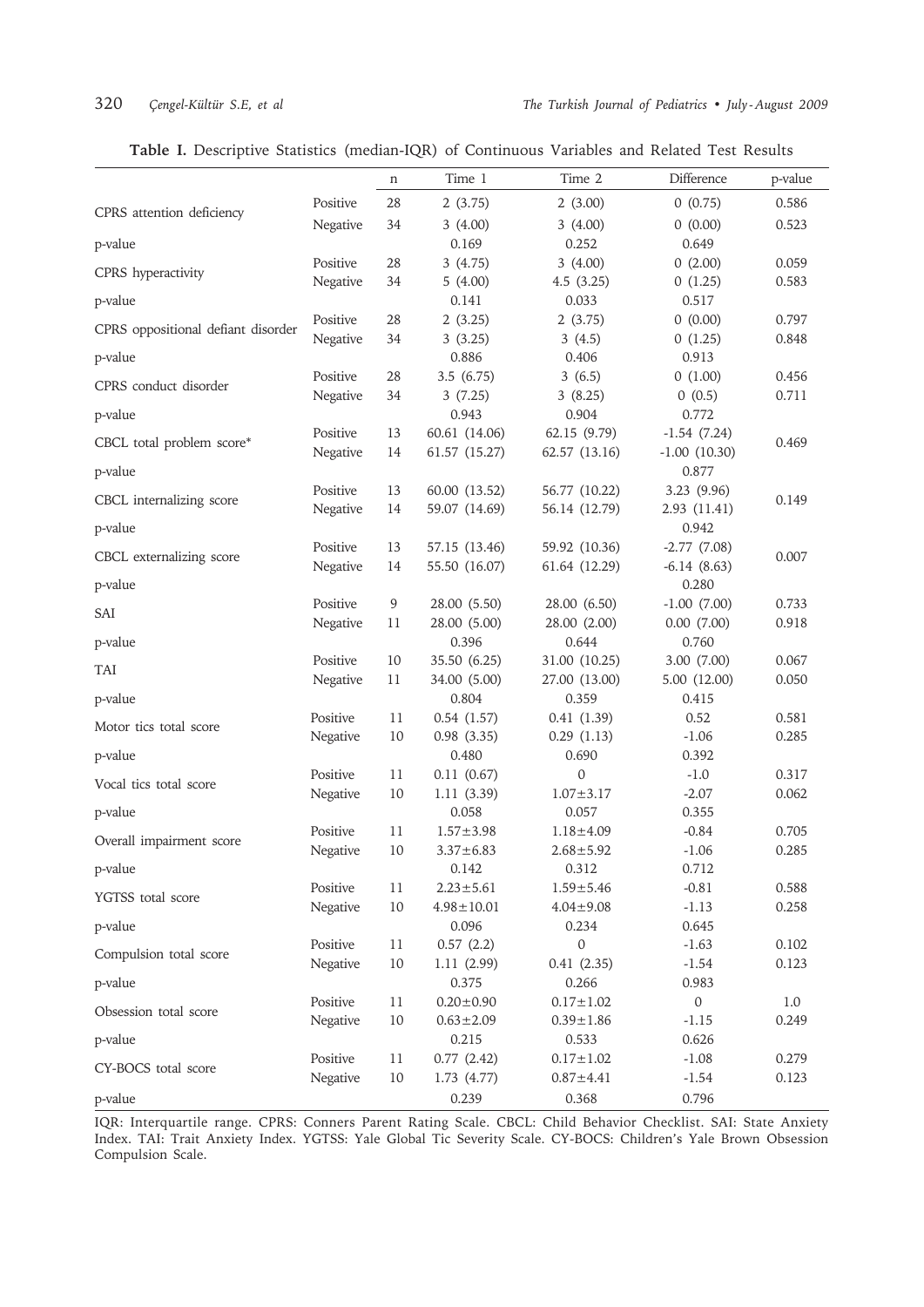|                             | Throat  |          | Time 2 |                | Percentage of  |               |         |       |
|-----------------------------|---------|----------|--------|----------------|----------------|---------------|---------|-------|
| CPRS subtests               | culture |          | A      | $\, {\bf B}$   | p-value        | change $(\%)$ | p-value |       |
|                             | Time1   | Positive | А      | 25             | $\overline{2}$ | 0.500         | 7.14    |       |
| Attention deficiency        |         |          | B      | 0              |                |               |         | 0.841 |
|                             |         |          | A      | 29             | 2              | 0.500         |         |       |
|                             |         | Negative | B      | 0              | 3              |               | 5.88    |       |
|                             | Time1   | Positive | A      | 21             |                | 0.625         | 14.28   | 0.721 |
| Hyperactivity               |         |          | B      | 3              | 3              |               |         |       |
|                             |         | Negative | A      | 22             | 2              | 0.687         | 17.65   |       |
|                             |         |          | B      | $\overline{4}$ | 6              |               |         |       |
|                             |         | Positive | A      | 27             | $\Omega$       | 1.000         | 0.00    | 0.197 |
| Oppositional defiance Time1 |         |          | B      | 0              |                |               |         |       |
|                             |         | Negative | A      | 31             | $\Omega$       | 0.5           | 5.88    |       |
|                             |         |          | B      | 2              |                |               |         |       |
|                             | Time1   | Positive | A      | 28             | $\Omega$       |               | 0.00    |       |
| Conduct disorder            |         |          | B      | $\overline{0}$ | 0              |               |         |       |
|                             |         | Negative | A      | 34             | $\Omega$       |               | 0.00    |       |
|                             |         |          | B      | 0              | 0              |               |         |       |

#### **Table II.** Distribution of CPRS Subtest Scores According to Time in Throat Culture-Negative and -Positive Groups

A: Score under cut off-point.

B: Score above cut off-point.

|                                 |                                          | Positive throat culture |                      | Negative throat culture |                   |  |
|---------------------------------|------------------------------------------|-------------------------|----------------------|-------------------------|-------------------|--|
|                                 |                                          | Time 1<br>$n \ (\%)$    | Time 2<br>$n \ (\%)$ | Time 1<br>$n \ (\%)$    | Time 2<br>$n(\%)$ |  |
|                                 | No diagnosis                             | 29 (85.3)               | 29 (85.3)            | 30 (80.4)               | 29 (78.3)         |  |
|                                 | Diagnosed                                | $5(14.7\%)$             | $5(14.7\%)$          | 11(19.6)                | 12(21.7)          |  |
| diagnoses*<br>ð<br>Distribution | Anxiety disorders                        | 3(8.8)                  | 3(8.8)               | 4(9.6)                  | 4(9.6)            |  |
|                                 | Attention deficit hyperactivity disorder | $\theta$                | $\theta$             | 2(4.9)                  | 2(4.9)            |  |
|                                 | Elimination disorders                    | 3(8.8)                  | 3(8.8)               | 3(7.3)                  | 3(7.3)            |  |
|                                 | Obsessive-compulsive disorder            | $\mathbf 0$             | 0                    | 2(4.9)                  | $3(7.3)$ **       |  |
|                                 | Tic disorder                             | $\overline{0}$          | $\overline{0}$       | 1(2.4)                  | 1(2.4)            |  |
|                                 | Oppositional defiant disorder            | 1(2.9)                  | 1(2.9)               | 1(2.4)                  | 1(2.4)            |  |
|                                 | Major depressive disorder                | $\theta$                | 0                    | 1(2.4)                  | 1(2.4)            |  |

**Table III.** Psychiatric Diagnoses According to DSM-IV

 \* Total number of diagnoses seems to be higher than the total number of cases due to comorbid diseases. \*\* PANDAS case.

DSM-IV: Diagnostic and Statistical Manual of Mental Disorders - 4th edition.

was diagnosed as URTI; throat culture was taken and she was given antibiotic treatment. After five days of antibiotic treatment, because of ongoing fever and increased swelling on the neck, she was re-admitted to the infectious diseases clinic and hospitalized with diagnosis of deep neck infection.

On laboratory tests, throat culture revealed normal throat flora and urine, and blood bacterial cultures were negative. Complete blood count and routine biochemistry were normal. Chlamydiamycoplasma-toxoplasma and cytomegalovirus (CMV) serology as IgM and IgG were negative, and ASO and C-reactive protein (CRP) levels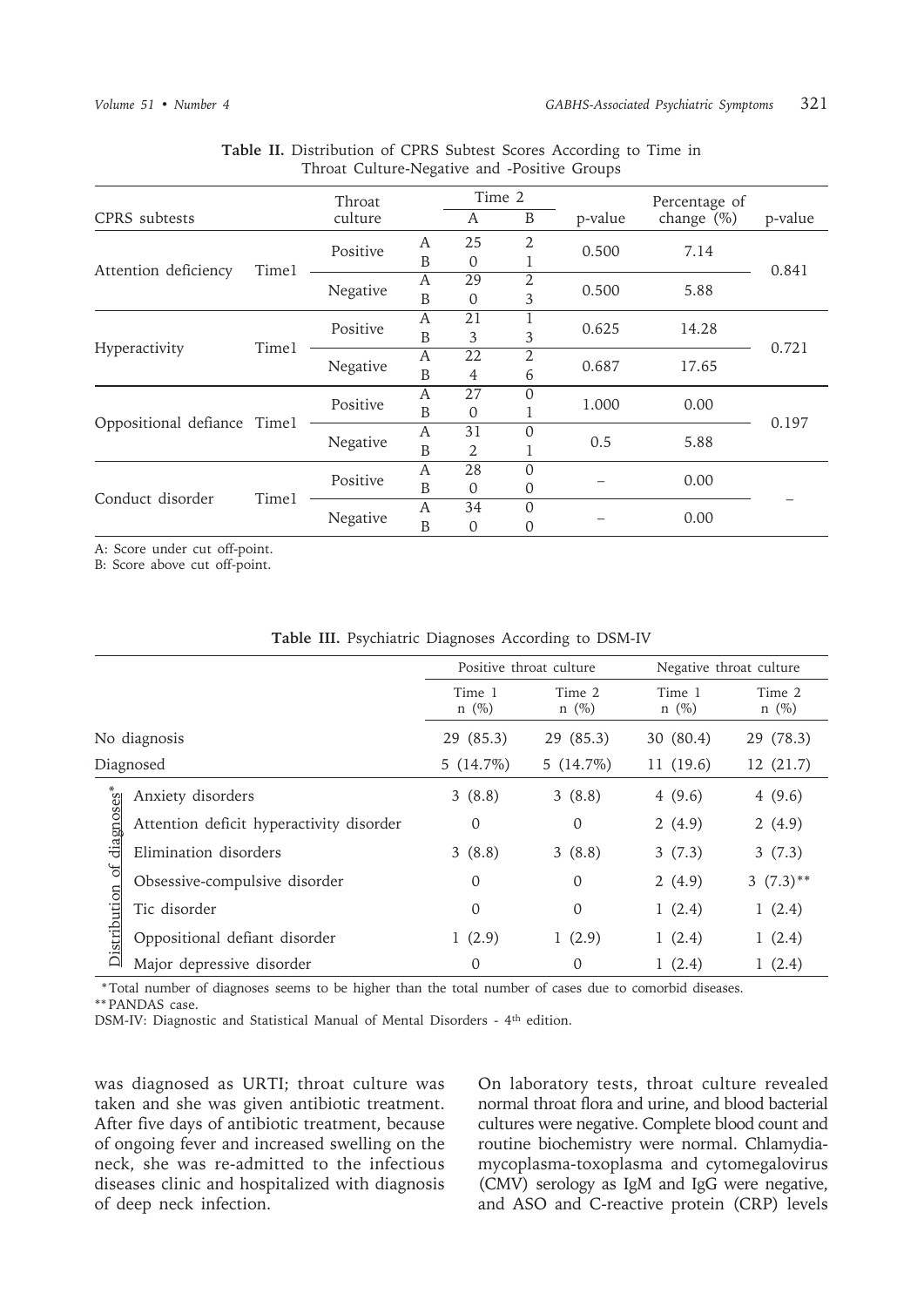were within normal range. Neck surface ultrasonography (USG) revealed multiple reactive lymphadenopathies.

The patient was treated with intravenous sulbactam-ampicillin and was discharged at the end of three days with oral antibiotic treatment. One week later, follow-up examination showed complete resolution of symptoms. Evaluation at the child and adolescent psychiatry outpatient clinic on the same day revealed no psychopathology.

Two weeks later, she was re-admitted to the pediatric infectious disease outpatient clinic with complaints of sore throat and fever. White blood cell count was 13100/mm<sup>3</sup> and throat culture was positive for GABHS. She was given oral antibiotics for 10 days. A week after completion of therapy she presented with obsessive-compulsive behaviors at the child and adolescent psychiatry outpatient clinic. Obsessions included microbes and disease contamination and uncertainty about whether or not doors and windows were locked. Compulsions involved repetitive checking of doors and windows and hand washing. The symptoms were uncontrollable, causing anxiety and interfering seriously with daily life. The compulsion subtotal score on the CY-BOCS scale was 15/20 and the obsession subtotal score was 11/20, consistent with obsessivecompulsive behavior. The patient was diagnosed as OCD using the K-SADS-PL. Her medical and psychiatric history was unremarkable except for premature birth (34 weeks, 1800 g) and history of URTI two or three times per year. Her elder sister had a history of subclinical marginal cleanliness when she was 5-6 years old. Six weeks after the obsessive-compulsive symptoms started, 60-70% of symptoms improved without any treatment and at the end of the two months she completely recovered.

## **Discussion**

In this study, patients (8-12 years old) who were diagnosed as URTI in the outpatient clinics of Hacettepe University İhsan Doğramacı Children's Hospital infectious disease unit over a one-year period were compared based on their GABHS positivity with regard to anxiety levels, problem behaviors, attention deficiency, hyperactivity, neuropsychiatric symptoms, and DSM-IV diagnoses. Although an

increase in the neuropsychiatric and behavioral symptoms was expected in the GABHS-positive group, after six weeks of follow-up, no salient differences between GABHS-positive and negative groups were identified. Some studies testing the PANDAS hypothesis noted no associations between GABHS infections and tic exacerbations and behavioral problems<sup>15,29,30</sup>. Most of them evaluated patients who already had the diagnoses of OCD or tic disorders for the instant exacerbations in relation to GABHS. In the literature, one study searched for subclinical PANDAS symptoms in a prospective design. In this largest prospective study of PANDAS symptoms to date, in which the patients with GABHS infection were compared to those with viral infection and healthy controls, no significant relationship between GABHS infection and clinical or subclinical level PANDAS symptoms was revealed<sup>16</sup>. Our findings are consistent with the result of this study in regard to psychiatric symptoms. On the other hand, in some recent communitybased case control studies, an increase in the risk of neuropsychiatric disorders after GABHS infection in genetically susceptible individuals has been reported $31,32$ . In one of these studies, even though no relation was determined with a streptococcal infection within the last three months, a streptococcal infection within the last 12 months was shown to be related to a three-fold increase in the risk of tic disorders, OCD, ADHD and major depressive disorder<sup>32</sup>. In this study, a similar increase in the risk of developing neuropsychiatric disorders was also found in relation to the diagnosis of sinusitis. In accordance with these results, it is meaningful to suggest for future prospective studies to increase the follow- up period to at least one year and to include the patients with recurrent GABHS infections in comparison with a healthy control group and with other infectious diseases.

In our study, it was possible to overlook neuropsychiatric and behavioral problems due to improvement of symptoms with antibiotic treatment. PANDAS could only be determined in one patient, as could be expected due to the rarity of PANDAS as a clinical entity. Murphy and Pichichero<sup>13</sup> observed 12 children with PANDAS in a three-year follow-up study among approximately 4,000 patients infected with GABHS, suggesting the rarity of PANDAS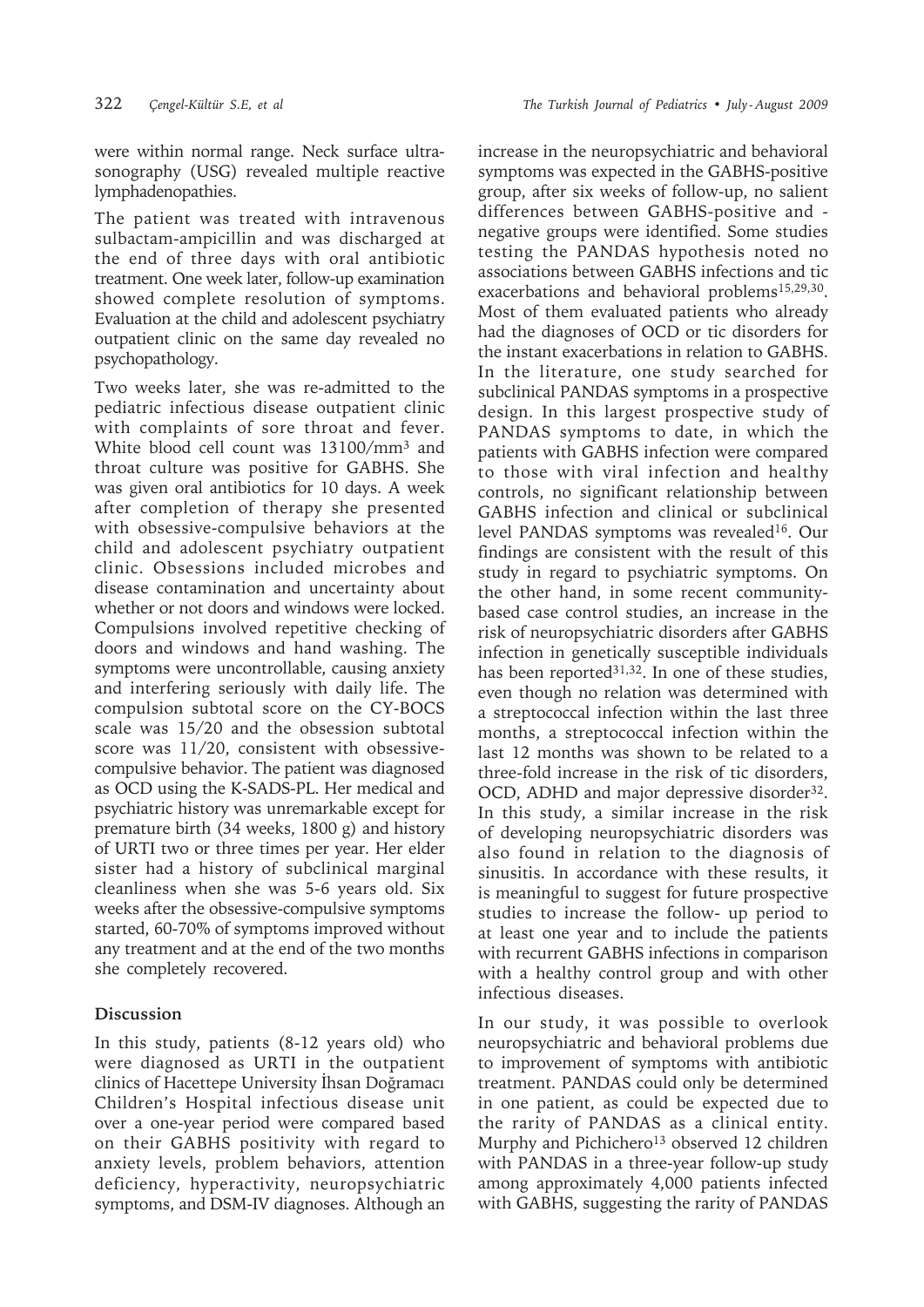in its classical manifestation. In that study, they also observed that the OCD symptoms developed after GABHS infection disappeared rapidly after antibiotic treatment.

Our PANDAS case shows clinical similarities to PANDAS cases in the literature<sup>3,10,33</sup> as it was characterized by disease anxiety, contamination obsession with hand-washing compulsion, symptoms that were so acute as to be dated specifically, possible OCD history in the family, and rapid recovery from the symptoms. Due to the high frequency of GABHS infections and high frequency (5-10%) of GABHS positivity in the upper respiratory tract in asymptomatic children, it has been thought that when PANDAS is considered, especially if the child is asymptomatic, throat culture result alone is not sufficient to reach a diagnosis<sup>34,35</sup>. Another fact is that acute exacerbations in the patients with tic disorders and OCD are common and it is possible to accept exacerbations as PANDAS cases by chance29. Recent studies show that GABHS history and the relapsing – remitting symptom course or "saw-toothed" pattern are not highly reliable for the diagnosis<sup>35</sup>. Therefore, for a PANDAS diagnosis, it has been reported that at least two neuropsychiatric exacerbations related to GABHS should occur or follow-up throat culture should be negative for a definite diagnosis<sup>12</sup>. In our case, throat culture was shown to be GABHS-positive prior to OCD symptoms, supporting the PANDAS diagnosis. Following an efficient antibiotic treatment, the patient's symptoms recovered rapidly as emphasized in the literature<sup>13</sup>. Nevertheless, it does not mean her recovery was completely accomplished by antibiotic usage.

Although there were no differences in terms of temporal changes between the two groups, there was a significant increase in the externalizing score of the CBCL between evaluations at baseline and at the end of the six-week followup. This may be related to the time of the first evaluation when all groups were sick due to the URTI. This result is also consistent with the findings of Perrin and colleagues<sup>16</sup>. They observed increased symptoms of inattentiveness and fidgetiness at baseline among sick children who were both GAS-positive and GAS- negative compared to healthy children.

Our study has important limitations that should be mentioned. Firstly, the narrow age range, and secondly, the inclusion period limited to one year caused a small sample size and short follow-up period. Thus, it was not possible to observe the differences that could be related to recurrent or asymptomatic GABHS infection or carrier status. Another factor that is interpreted as a limitation is the lack of narrow-band instruments to evaluate neuropsychiatric and behavioral symptoms that could be specific to the clinical picture of PANDAS. With such a tool, it could have been possible to identify low severity or temporary neuropsychiatric symptoms that did not lead to functional impairment. One further limitation is that the study lacked a healthy control group to control for the stressor effect of the infection.

As a result, the findings of our study suggest that children infected with and treated for GABHS do not appear to be at increased risk over children with presumed viral syndrome for development of psychiatric symptoms. Although there was no increase in the symptoms, PANDAS was identified in one of the cases; the fact that the family history of the patient was positive in terms of neuropsychiatric disorders indicates that GABHS infection may be a triggering factor for PANDAS in some genetically prone individuals. Future epidemiologic or prospective studies will be revealing in better understanding PANDAS and its pathogenesis.

#### **Acknowledgement**

The preparation of this paper was supported, in part (Dr.Unal), by a grant from the NIMH Fogarty International Program in Mental Health and Developmental Disabilities (TW05807-02).

#### **REFERENCES**

- 1. Swedo SE, Leonard HL, Garvey M, et al. Pediatric autoimmune neuropsychiatric disorders associated with streptococcal infections: clinical description of the first 50 cases. Am J Psychiatry 1998; 155: 264-271.
- 2. Kiessling LS, Marcotte AC, Culpepper L. Antineuronal antibodies in movement disorders. Pediatrics 1993; 92: 39-43.
- 3. Swedo SE. Sydenham's chorea: a model for childhood autoimmune neuropsychiatric disorders (clinical conference). JAMA 1994; 272: 1788-1791.
- 4. Peterson BS, Leckman JF, Tucker D, et al. Preliminary findings of antistreptococcal antibody titers and basal ganglia volumes in tic, obsessive-compulsive, and attention-deficit/hyperactivity disorders. Arch Gen Psychiatry 2000; 57: 364-372.
- 5. Waldrep DA. Two cases of ADHD following GABHS infection: a PANDAS subgroup? J Am Acad Child Adolesc Psychiatry 2002; 41: 1273-1274.